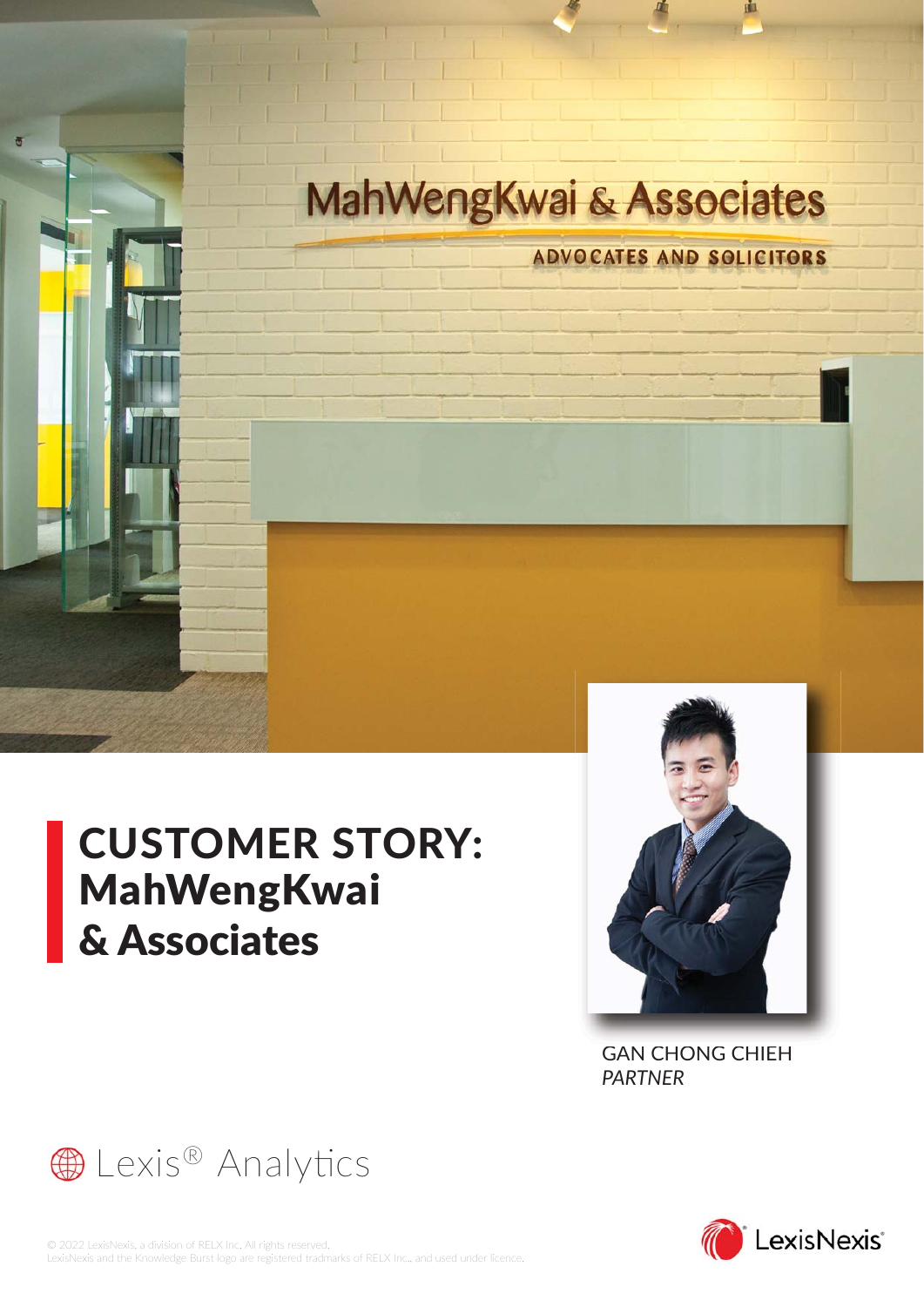LexisNexis'

Established in 1985 by Dato' Mah Weng Kwai, MahWengKwai & Associates (MWKA) is a respected and leading law firm of advocates and solicitors. Committed to delivering efficient and effective legal solutions to their clients, MWKA comprises an energetic team of lawyers and support staff who are passionate about their work, building lasting relationships with clients, and exceeding their expectations. MWKA focuses on getting to the heart of their clients' needs, and they take pride in offering legal services of the highest standards, including dispute resolution, corporate, commercial, and conveyancing.

The Firm was recognised by Asian Legal Business (ALB) as Malaysia's Employer of Choice in 2020 and 2022. MWKA has also won the following ALB awards: Matrimonial and Family Law Firm of the Year (2020); Sports Law Firm of the Year (2018- 2019); and Dispute Resolution Law Firm of the Year (2015).

In addition, MWKA was awarded the following rankings and/or recognitions in Asialaw Profiles, IFLR1000 and Legal 500 respectively in 2021:

- **1. Asialaw Profiles**
	- Corporate M&A Notable Law Firm
	- Dispute Resolution & Litigation -
	- Recommended
- **2. IFLR 1000**
	- Banking and finance Notable
	- M&A Notable
	- Project development : Infrastructure Notable
- **3. Legal 500**
	- Banking and Finance Tier 4
	- **Dispute Resolution Tier 3**
	- Real Estate and Construction Tier 2
	- Labour and Employment Tier 4

The Firm also collaborates with TrustLaw, a pro bono legal programme, to give back to society.

## **LEGAL EXPERTISE**

MWKA adopts a purpose-driven and personalised approach to legal practice, ensuring that clients benefit from a close working relationship with their lawyers. MWKA has represented and advised nonprofit organisations, companies, and individuals from various industry sectors, including consumer products and services, construction and property development, mechanical and engineering, food and beverage, information technology, telecommunications, advertising, oil and gas, healthcare and wellness, banking and finance, business consulting, trading, fishing, and investment. For employment and industrial relations matters, the Firm is regularly engaged by multinational corporations originating from countries around the world including the United States, Japan, China, Sweden, Australia, New Zealand, Germany, Switzerland and Singapore.

The Firm places great emphasis on global alliances, and MWKA is a founding member of the League of [Lawyers,](https://leagueoflawyers.net/) a growing international network of law firms in 20 Asian and European countries. The League of Lawyers is a platform for law firms to exchange thoughts and coordinate efforts on image branding, business development, best practices, knowledge management and resource exchange. Such involvement allows the Firm's clients to have almost immediate access to international legal assistance and consultation from various League of Lawyers member firms from across the globe.

# **ON DIGITAL TRANSFORMATION: WHERE ARE THEY NOW AND WHAT'S NEXT?**

Since the start of the Covid-19 pandemic in early 2020, the Firm promoted and established flexible working and work-from-home arrangements for its employees with the joint objectives of leveraging on the advantages of working flexibly—i.e. to maintain an ideal balance between work and home, learning, personal growth and health—as well as to prepare for and manage the uncertain economic future amidst the on-going Covid-19 pandemic.

The transition from office-based-work to the remote setting was almost seamless as MWKA had already invested in and was well into its digital transformation several years prior to 2020. The team of fifty was able to continue working collaboratively through cloud-based productivity and collaboration tools while maintaining the highest levels of data privacy and security. All team members were mobile and were able to carry on with work uninterrupted from firm-issued MacBooks. Their work is predominantly paperless, with all incoming documents being automatically digitised and accessible by the team from anywhere.

The team at MWKA was, as a result, able to adapt very effectively to the virtual Court proceedings which were launched towards the end of 2020.